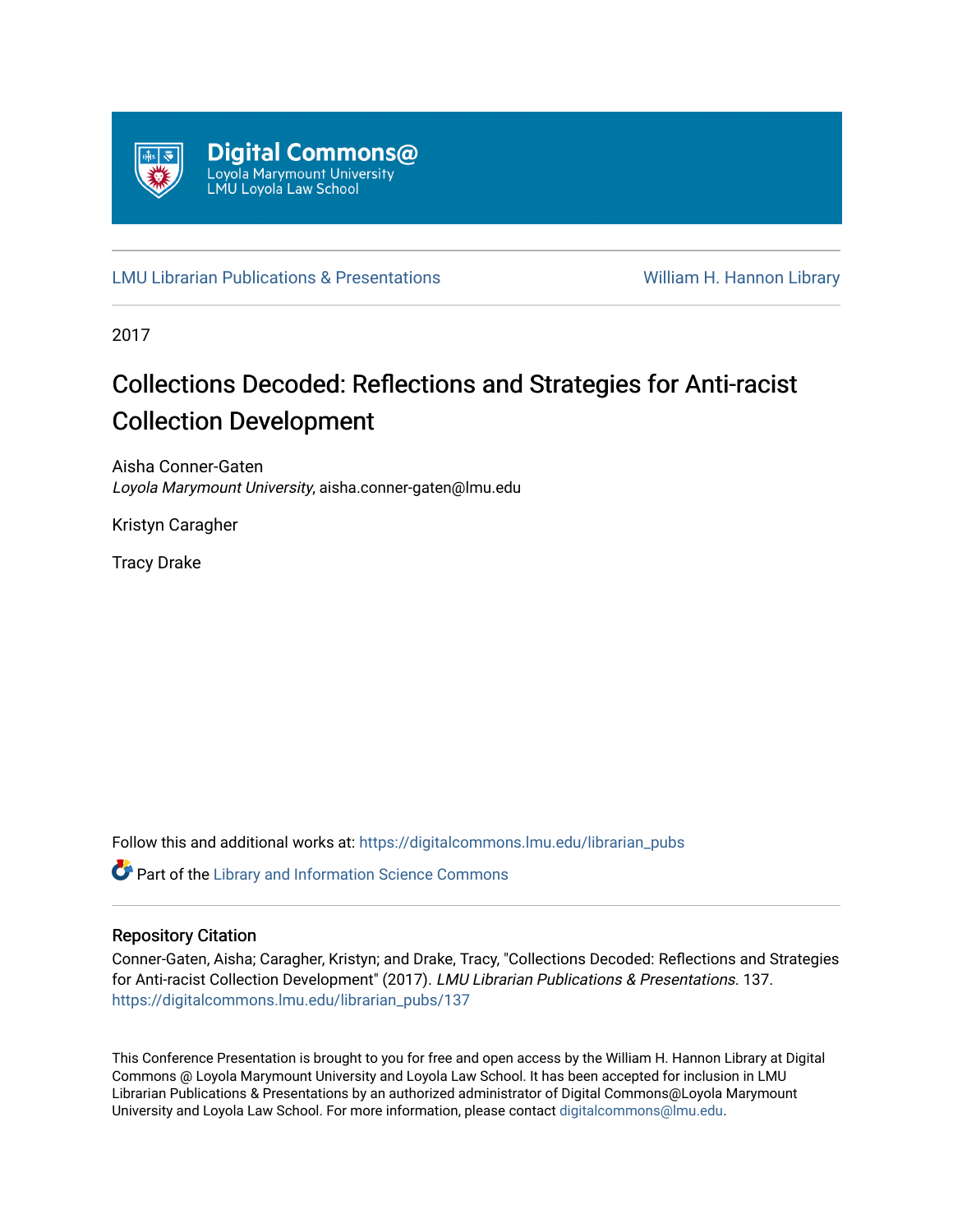

# **Collections Decoded**

#### **Reflections and Strategies for Anti-racist Collection Development**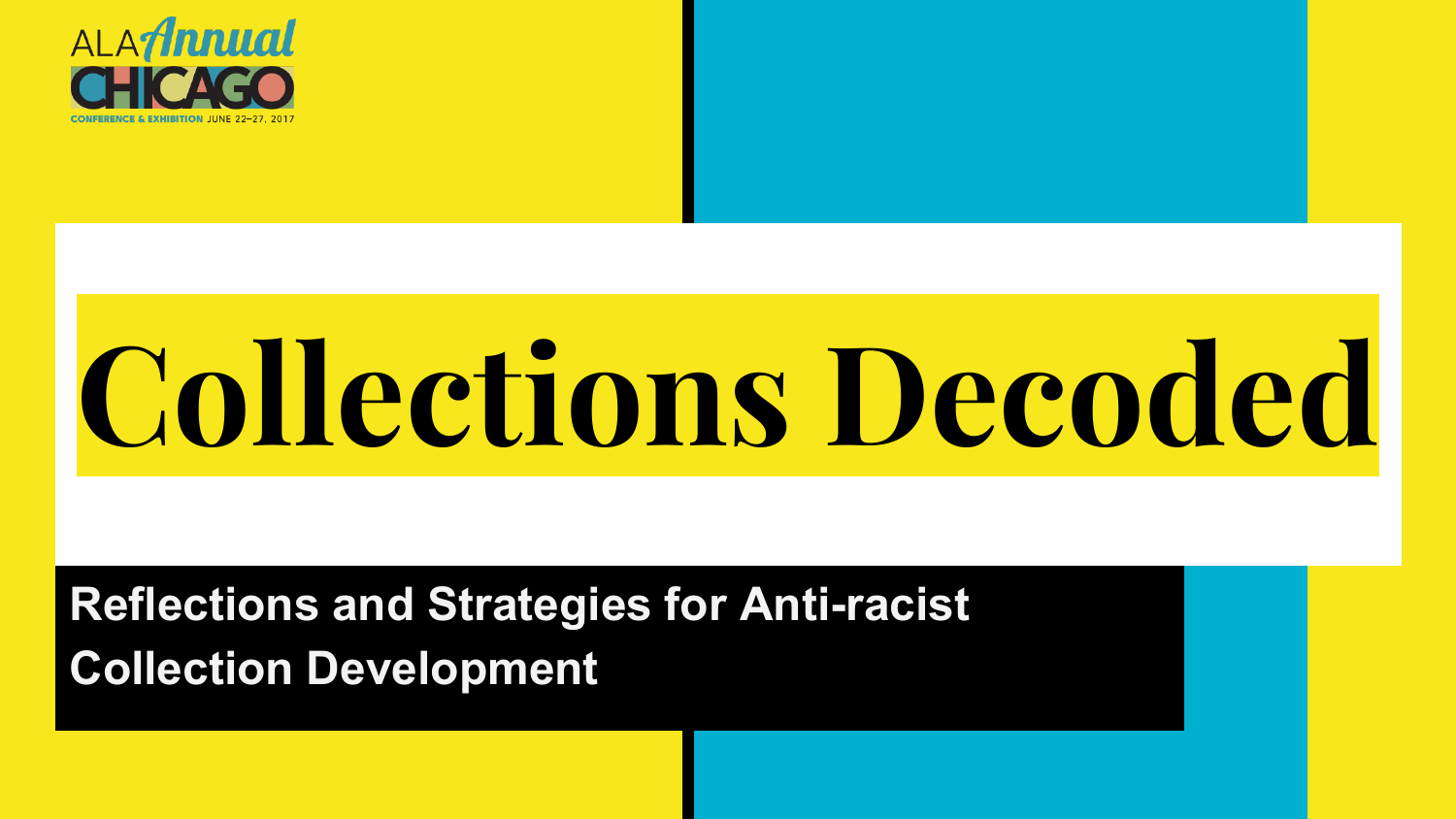#### Your Facilitators:





**Kristyn Caragher**

**Tracy Drake**

**Aisha Conner-Gaten**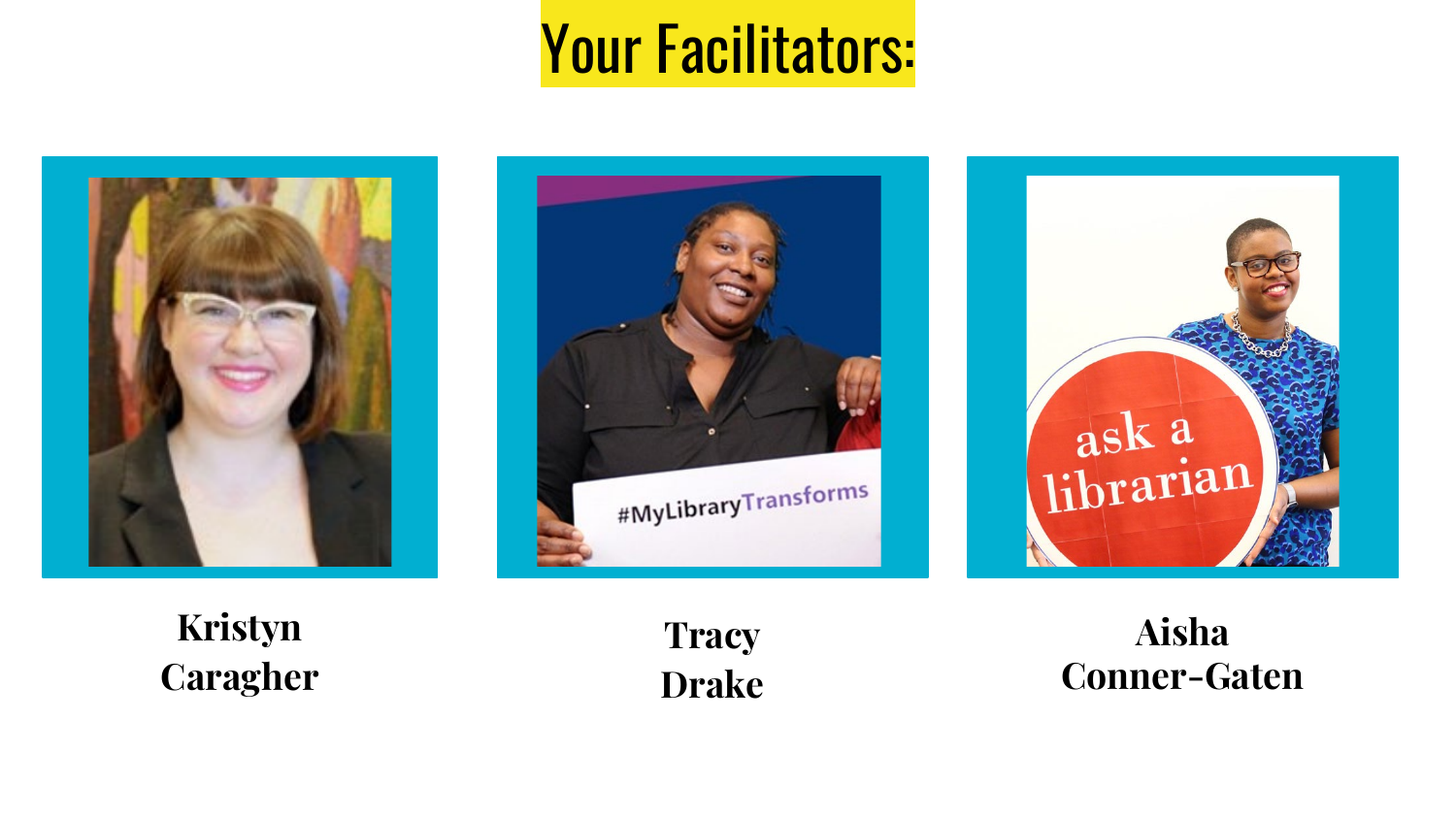#### Community Agreeement

- **1. Listen actively -- respect others when they are talking and avoid side convos**
- **1. Speak from your own experience instead of generalizing ("I" instead of "they)**
- **1. Do not be afraid to respectfully challenge one another by asking questions, but refrain from personal attacks -- focus on ideas.**
- **1. Participate to the fullest of your ability -- community growth depends on the inclusion of every individual voice and be considerate of our shared time**
- **1. Instead of invalidating somebody else's story with your own spin on their experience, share your own story and experience.**
- **1. Be conscious of body language and nonverbal responses -- they can be as disrespectful as words.**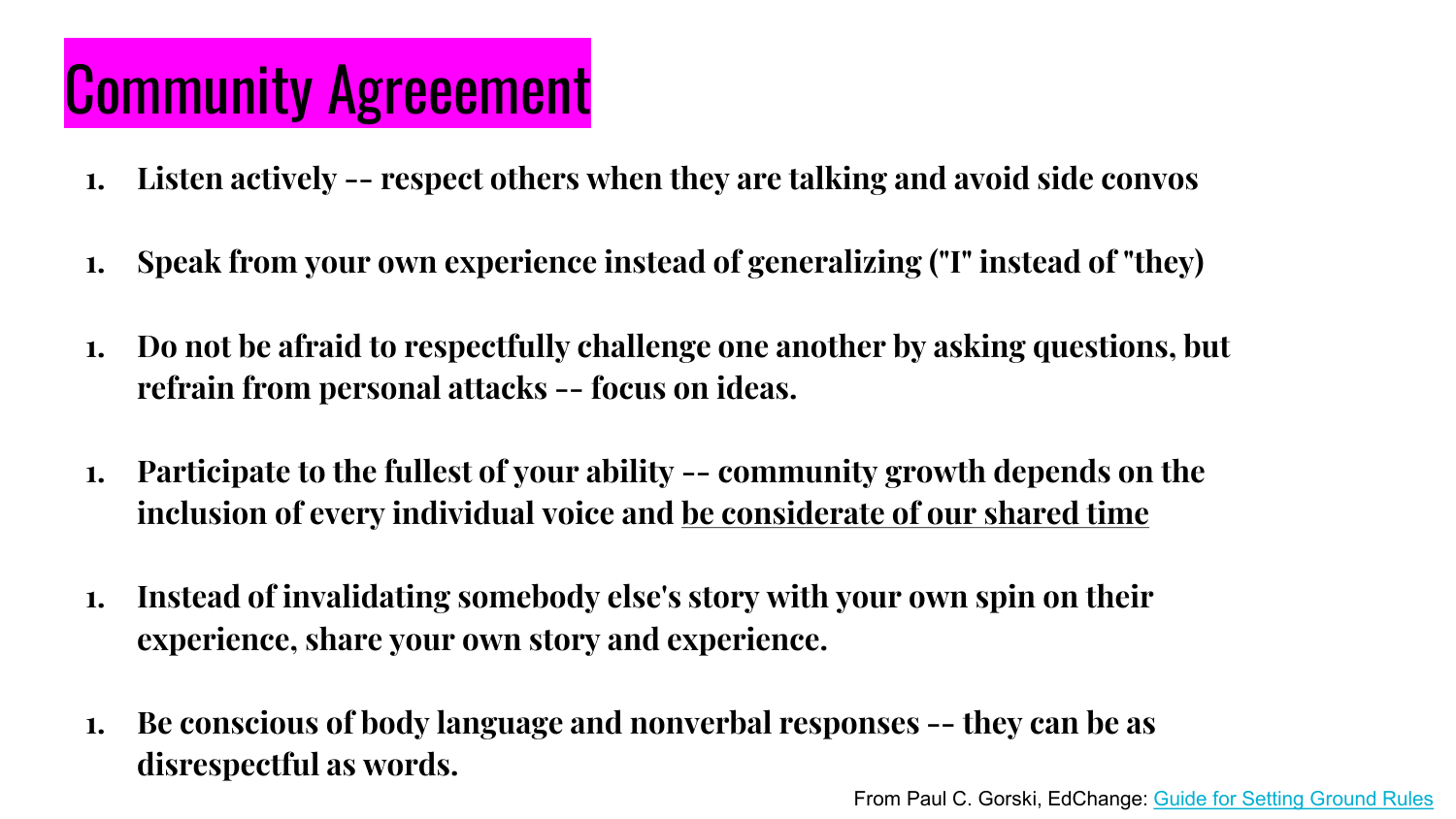In Library School, I Learned… ..

#### Librarians as "information bridge"

Library as "communal space" that is "neutral"

Policies as "rules for safety and engagement"

Collection as curriculum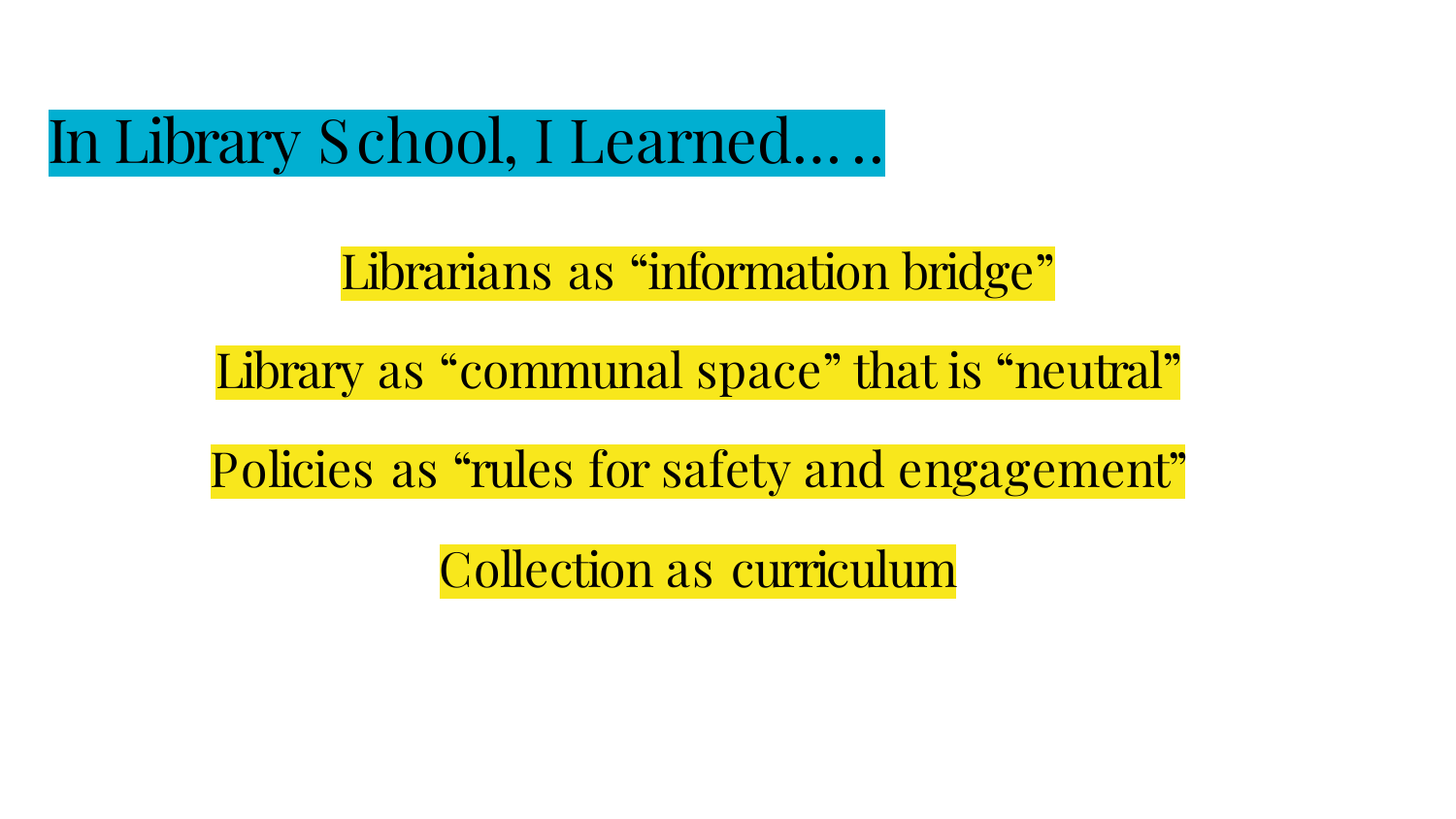#### **What is the problem?**

- **Individual Level:** 
	- **Centering whiteness and "American" culture**
	- **Personal bias & the power to act on it**
	- **Personal interest**
- **Institutional level** 
	- **Intentionality in collections (statements, committees, etc.)**
	- **Boards: School, Management council, etc. etc. etc.**
	- **Correcting the catalog**
	- **Presenting materials**
- **Systemic level** 
	- **"Unbearable whiteness" of librarianship**
	- **Vendors, publishers, and acquisition**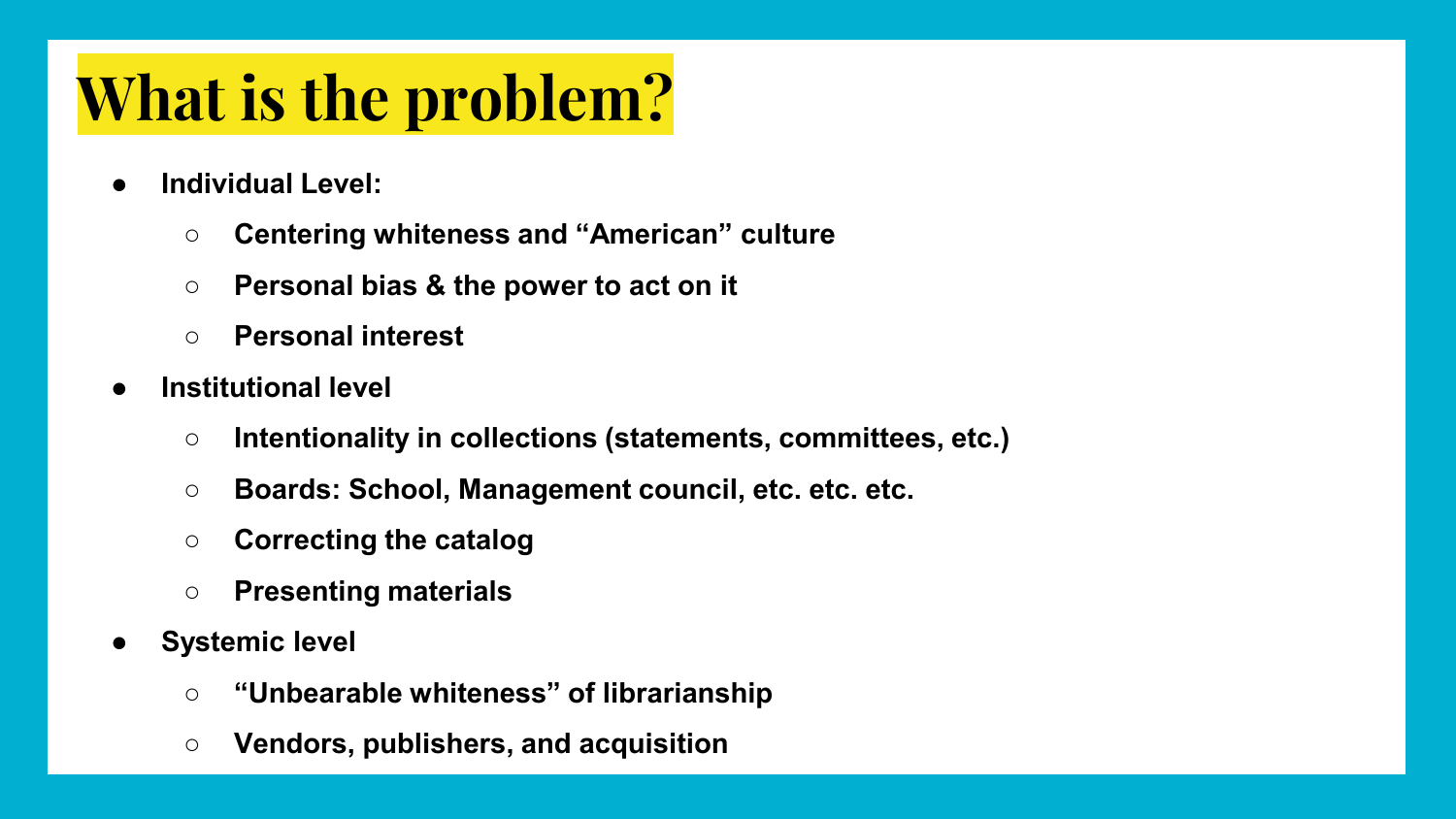# What is anti-racist...

**Anti-racist librarianship is the practice of white LIS students and professionals actively working to dismantle white supremacy in libraries and other information centers while also being accountable to colleagues of color and the public we serve.**

**Anti-racist collection development is the process of identifying and disrupting whiteness and racial inequality in our collections, collection development policies and professional practices.**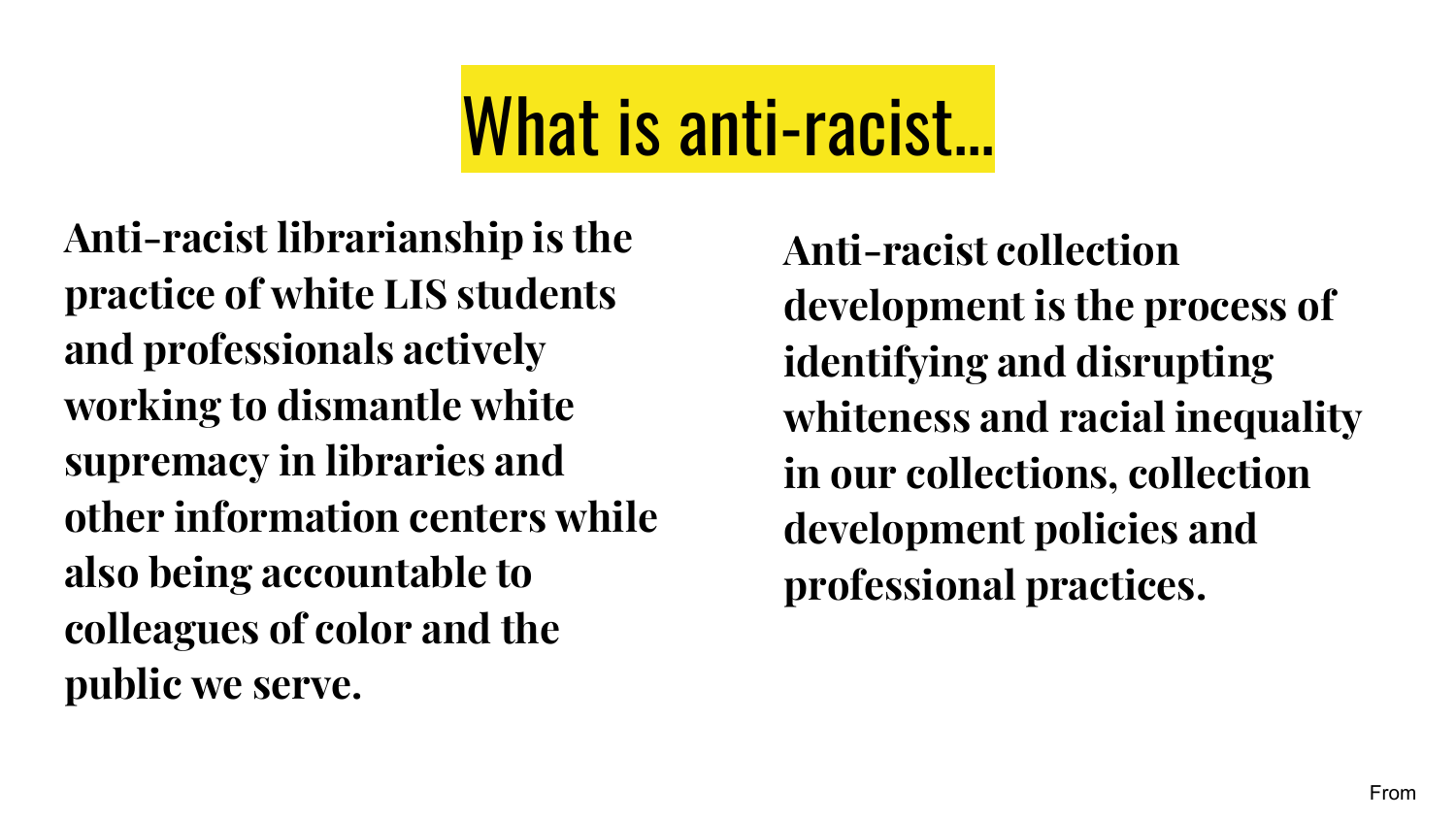

# **1) What perspectives are lacking in**

### **academic, public, and archival**

### **collections?**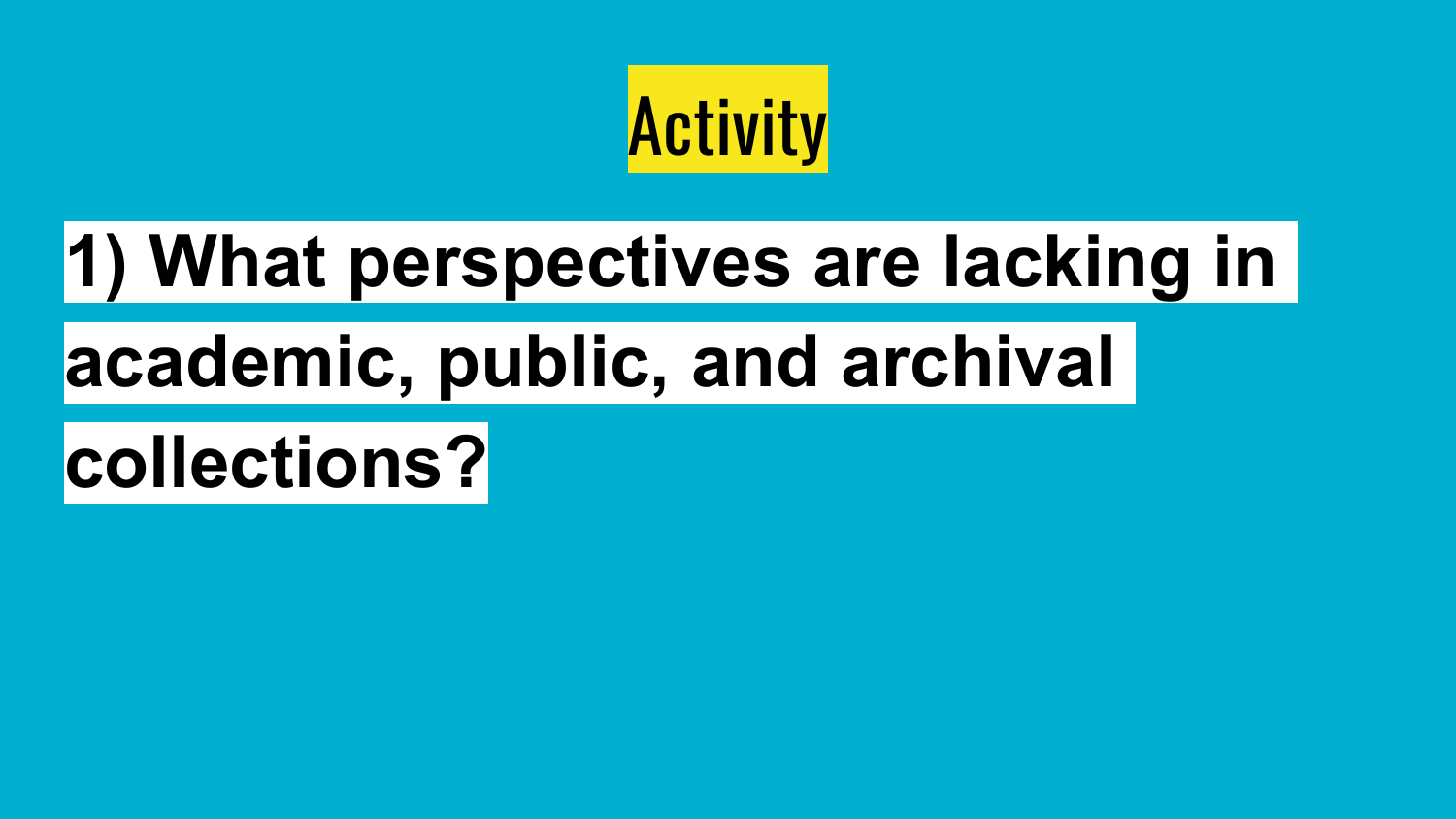

# **2)What are strategies for developing**

### **anti-racist collection development?**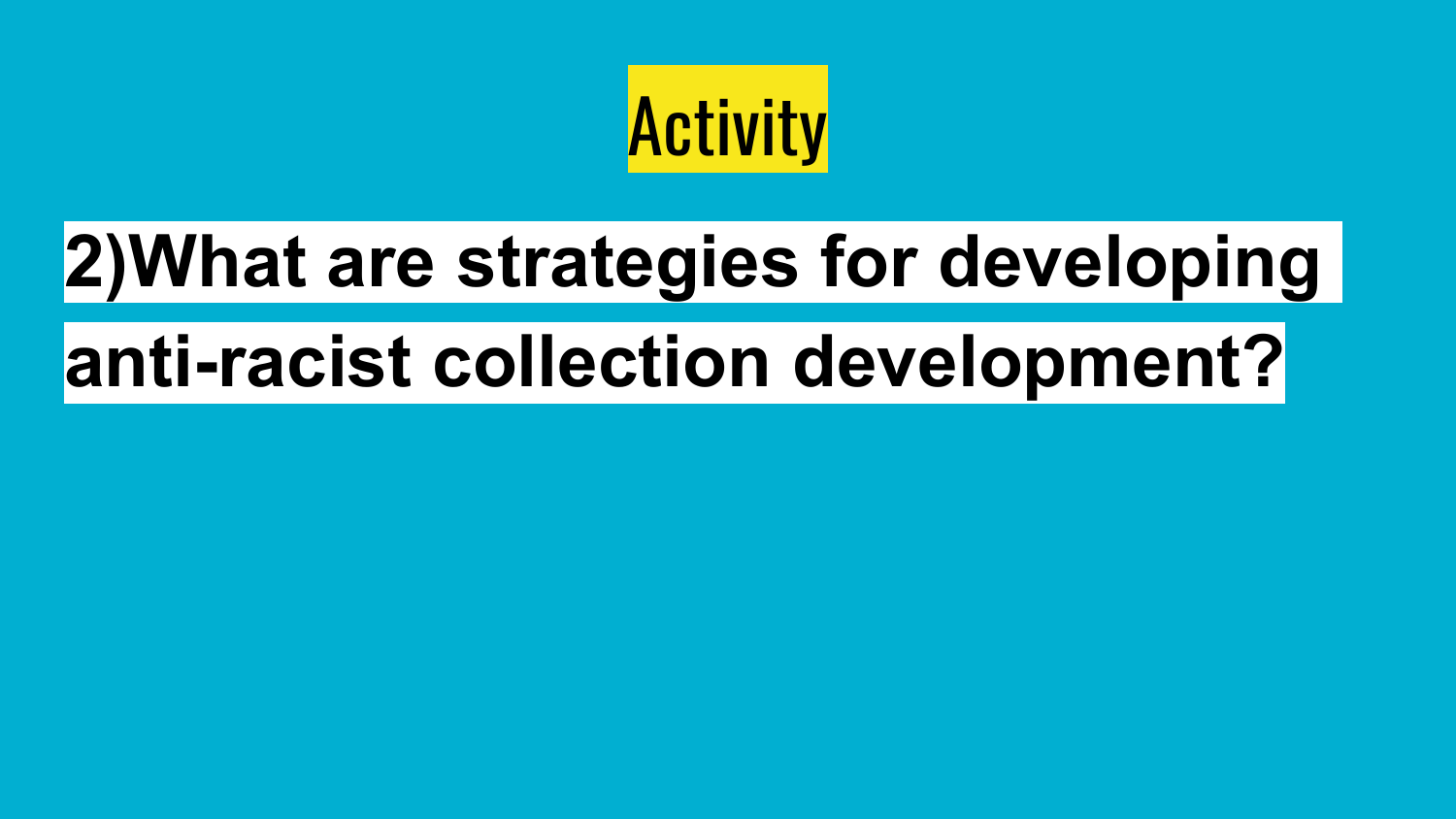# Wrapping Up & Questions?

#### Strategies:

- Think about purpose and depth: resources for study, basic/practical/how to, and research levels
- For fiction, use of cultural or subject categories to highlight diverse perspectives e.g. detectives of color, rural romance, etc.
- Outreach: who is active in your area and how to connect with them. what social justice groups are in your area? What churches or religious organizations are active?
	- Where are local book fairs and authors?
		- Independent bookstores: [http://www.womenandchildrenfirst.](http://www.womenandchildrenfirst.com/) com/
		- Independent publishers and reviewers:

[http://www.chicagoreviewpress.com](http://www.chicagoreviewpress.com/) /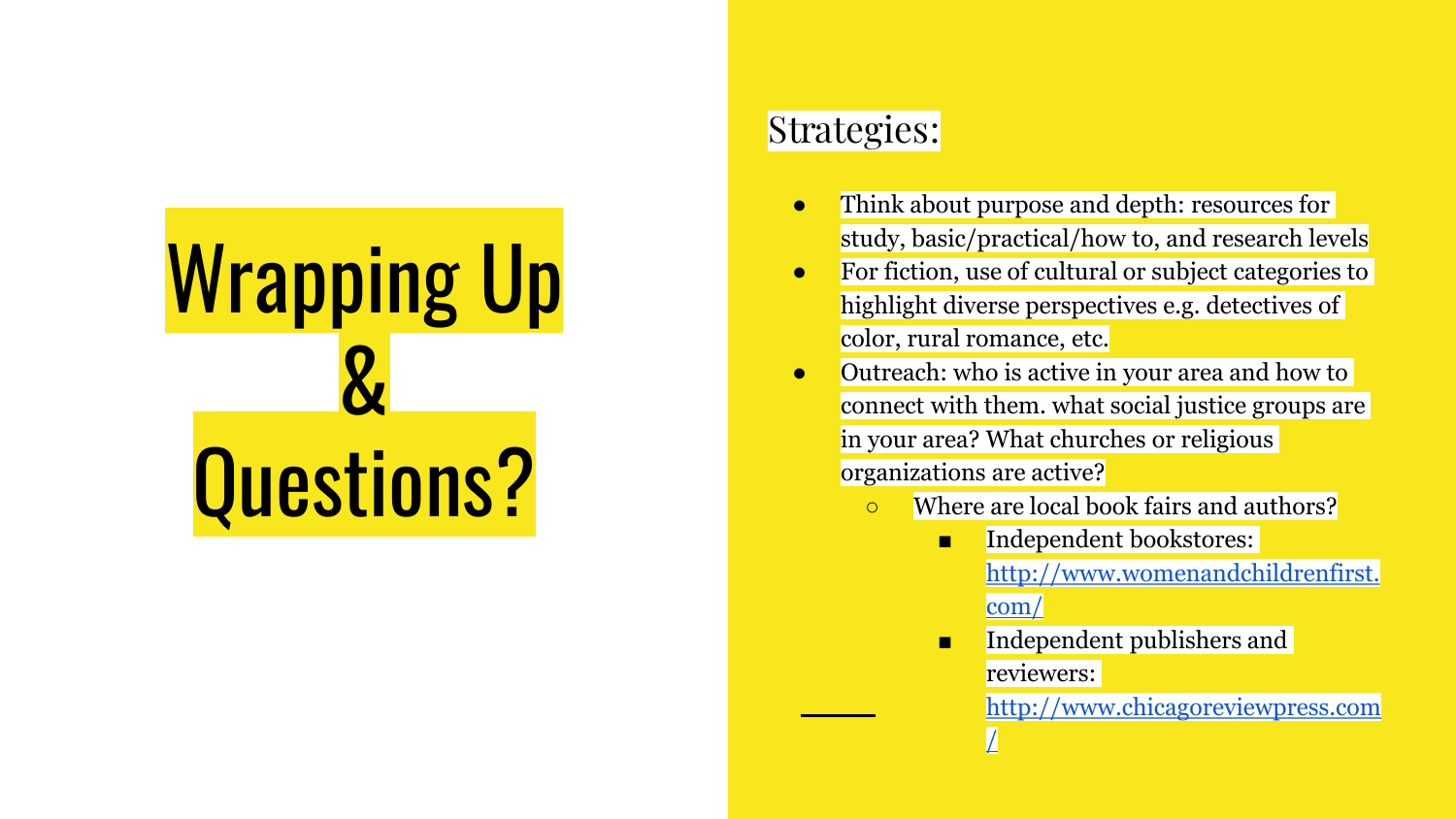

#### More Strategies:

- Challenging vendor policies and replies to requests
	- **EXECUTE:** Reference interview with your vendor about your content, what you want to see as a selector
	- Why are certain things missing or difficult to get through the vendor
	- Challenge subject categorization and broadening of items (not everything belongs under african-american!)
- **•** Take risks! Collect unique materials and check stats
- Develop a personal subject bibliography. What is currently being said? Are there essential voices that you need to know about?
- Use the space: what are your displays and exhibitions saying to your users?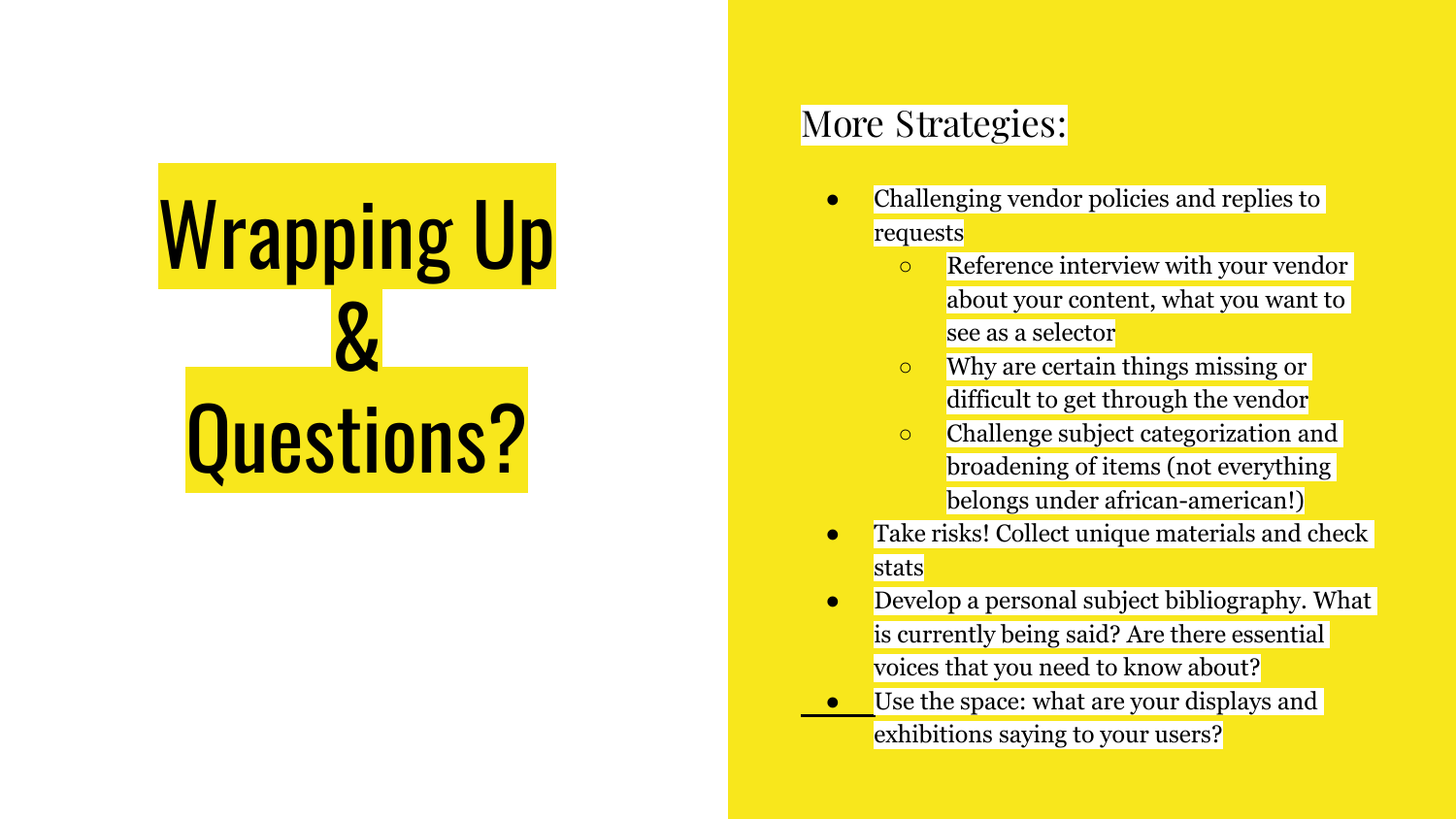#### Thank yous to strangers

Buchanan, William E. "Developing Library Collections When Everyone Thinks the Internet Is Everything—And Other Challenges on the Road to Diversity." *Rural Libraries*, vol. 22, no. 1, Jan. 2002, pp. 31-40. EBSCO*host*, search.ebscohost.com/login.aspx?direct=true&db=lls&AN=502886156&site=ehost-live.

Dilevko, Juris. "An Alternative Vision of Librarianship: James Danky and the Sociocultural Politics of Collection Development." LIBRARY TRENDS, Vol. 56, No. 3, Winter 2008 ("Alternative Print Culture: Social History and Libraries," edited by Wayne A. Wiegand and Christine Pawley), pp. 678–704.

Ebertz, Susan, Carrie Hackney, and Ann Hotta. "Encouraging Diversity: Cultural and Ethnic Issues Facing Theological Students of Color as They Use the Library (panel) ." ATLA 2005 Proceedings, pp. 123-141

Gorski, Paul C. "Guide for Setting Ground Rules." *Edchange Critical Multicultural Pavilion*, [http://www.edchange.org/multicultural/activities/groundrules.html.](http://www.edchange.org/multicultural/activities/groundrules.html) Accessed June 2017.

Kumasi, Kafi and Renee Franklin Hill. "Are We There Yet? Results of a Gap Analysis to Measure LIS Students' Prior Knowledge and Actual Learning of Cultural Competence Concepts." *Journal of Education for Library & Information Science*, vol. 52, no. 4, Fall 2011, pp. 251-264. EBSCO*host*, electra.lmu.edu:2048/login?url[=http://search.ebscohost.com/login.aspx?direct=true&db=lxh&AN=66893806&site=eds-live&scope=site](http://search.ebscohost.com/login.aspx?direct=true&db=lxh&AN=66893806&site=eds-live&scope=site).

LaFond, Deborah M., et al. "Diversity in Collection Development: Comparing Access Strategies to Alternative Press Periodicals." ["at SUNY Albany"]. *College & Research Libraries*, vol. 61, no. 2, Mar. 2000, pp. 136-144. EBSCO*host*, search.ebscohost.com/login.aspx?direct=true&db=lls&AN=502844147&site=ehost-live.

Metz, Paul and Bela Foltin, Jr. "A Social History of Madness -or, Who's Buying This Round? Anticipating and Avoiding Gaps in Collection Development." *College & Research Libraries*, Jan. 1990, pp. 33-39.

[Moore, Porchia. "The Danger of the "D" Word: Museums and Diversity." The Incluseum, 2014 Jan. 20, https://incluseum.com/2014/01/20/the-danger-of](https://incluseum.com/2014/01/20/the-danger-of-the-d-word-museums-and-diversity/)the-d-word-museums-and-diversity/. Accessed 2017 May 17.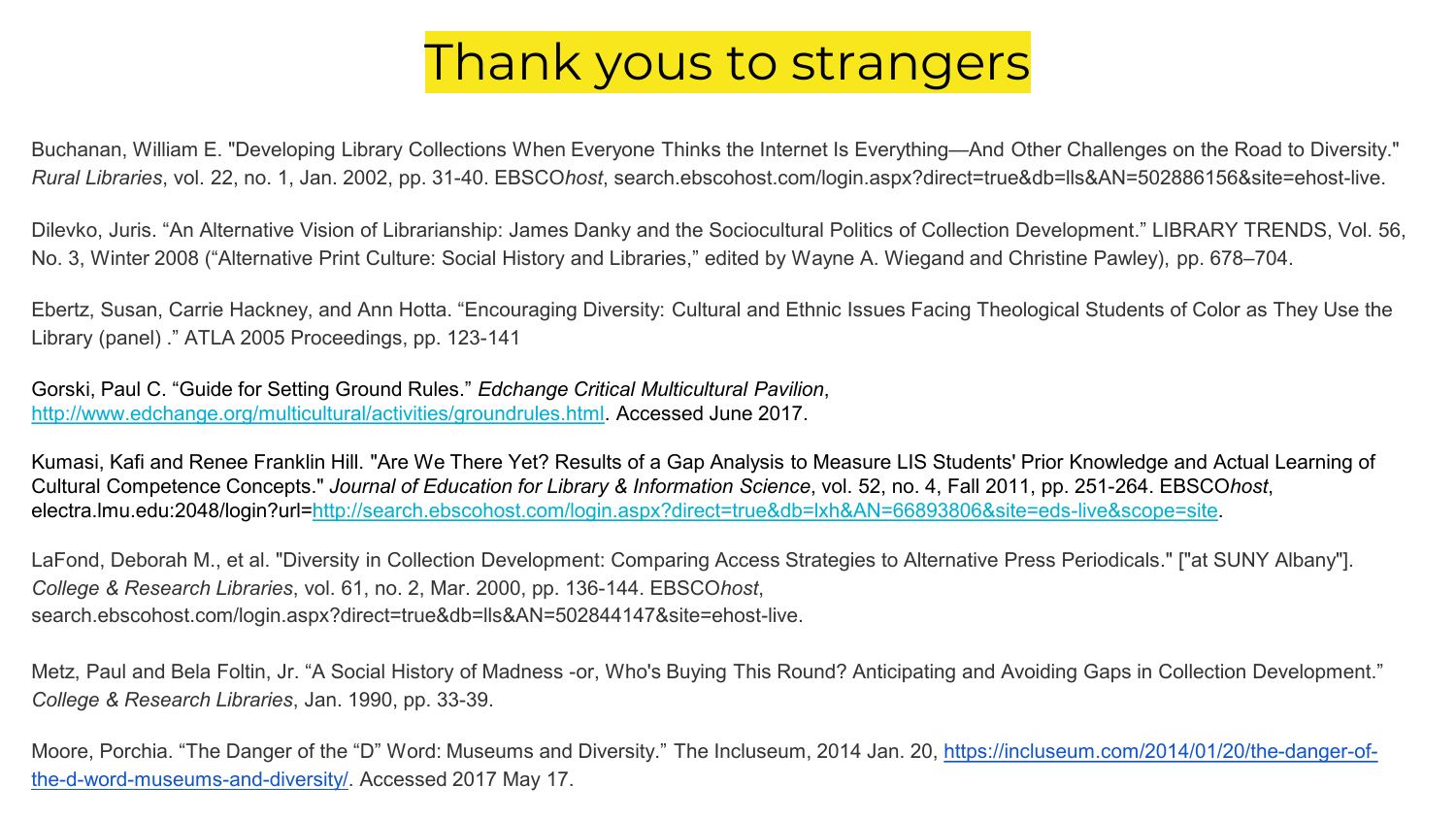Notes from the reflect-pair-share at ALA Annual 2017:

- Buy more: representation of differing viewpoints
- Not traditional publishers in community and buy
- Mandates by county and funds must be with minority business enterprise (hard to find in one place)
	- Independent publishers will provide content, but how can we get inclusion in processing for larger libraries?
	- Advocacy and mention for book production
- Special collections: working advisory groups where other institutions contribute to collection development
	- Crowdsource ideas and anxieties
	- Self examination and make space for yourself to grow (challenge personal bias)
	- Fostering conversations with community and dialogue
- Weeding policies  $\gg$  update to reflect 21st century
	- $\circ$  Tracking book in the collection  $>$  books used in the library isn't tracked
		- Scan book as check out to have real metrics
- Historically, we had more inclusive images (70s) and reflection of political climate
	- Knowledge of others of diverse content